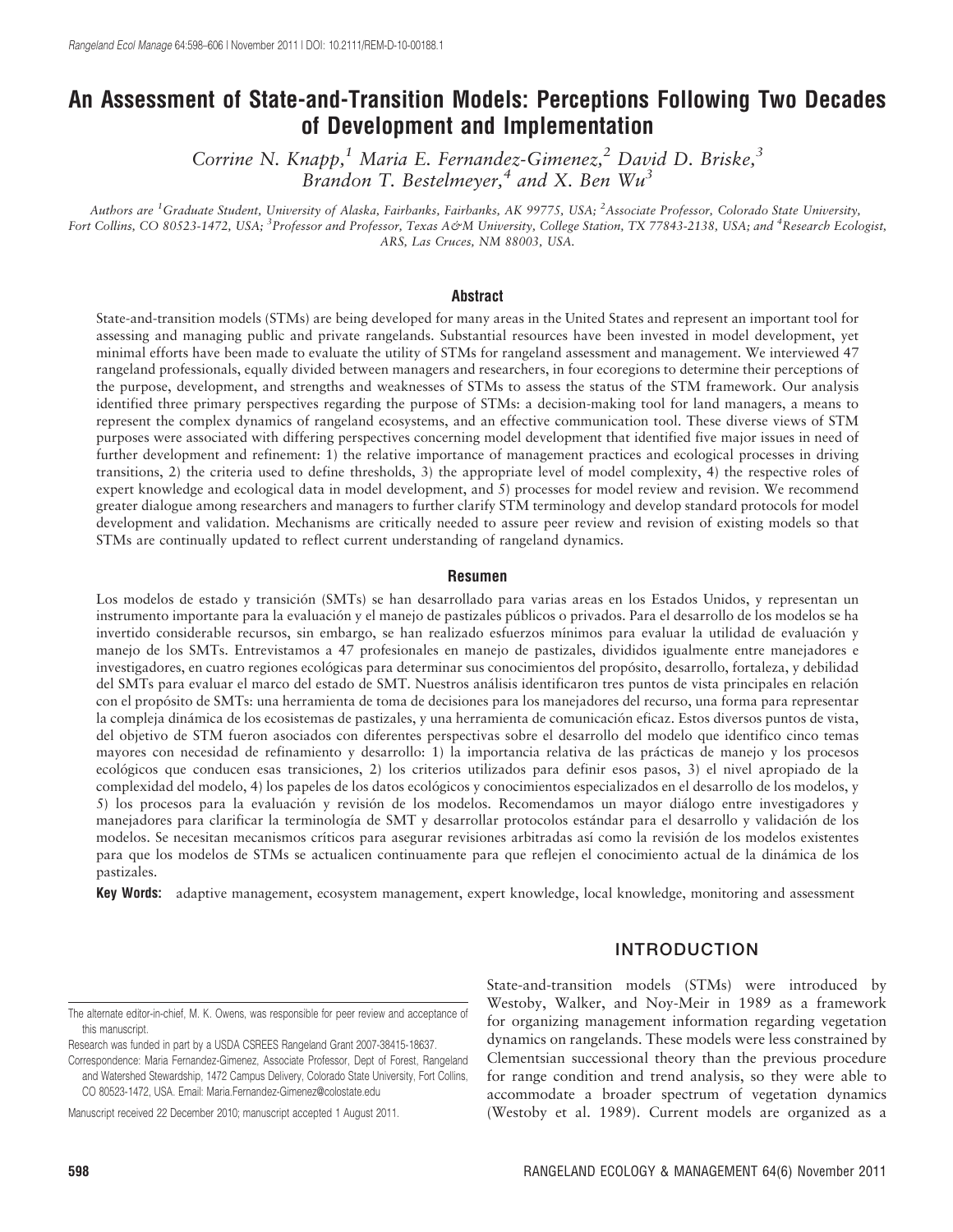collection of alternative stable states, separated by thresholds, which represent known or anticipated ecosystems that can be supported on individual ecological sites (soil-climate-based land units). Dynamics between and within states can be driven by natural events and disturbances or human activities (Stringham et al. 2003; Bestelmeyer et al. 2004; Briske et al. 2005). This framework has been adopted widely to evaluate ecosystem dynamics and establish management objectives on rangelands in the United States (USDA 2010) as well as internationally (Suding and Hobbs 2009). Growing reliance on STMs as a tool for rangeland management requires that their development, validity, and application continually be evaluated to ensure their continued effectiveness (Briske et al. 2005).

The Natural Resources Conservation Service (NRCS), in cooperation with several other federal agencies, has led development of STMs for ecological sites throughout the United States over the last decade. The five core elements of STM structure (italicized) are standardized (see Briske et al. 2008 and Bestelmeyer et al. 2010 for examples of STMs). Community phases are distinctive plant community types that can occur over time within a state and ecological site. States represent distinct plant functional groups, process rates, and feedbacks that are separated by thresholds and that group different suites of community phases together. Community pathways describe the mechanisms of change between community phases within a state; because they occur within a state they are viewed as being readily reversible through management or successional dynamics. In contrast, transitions describe the mechanisms of change between states involving thresholds that preclude recovery of the former state without large inputs of energy. Restoration pathways describe the efforts needed, when it is possible, to recover the former state after a transition. In current STMs, each element relates to narrative text and, in the case of states or community phases, photographs of vegetation and data tables pertaining to the productivity, seasonal growth and forage values of vegetation. Current STMs (estimated to number over 2 000 in the United States) can vary considerably in the detail included and format.

In spite of the significant progress in development of STMs, there has been little systematic evaluation of how researchers and managers perceive the effectiveness of STMs. The perceptions of STMs within these two professional groups would be valuable for informing future model development and application. Managers and researchers alike gain knowledge through personal experience and the scientific method, but managers often rely heavily on local knowledge and interaction with landscapes, whereas researchers rely more on systematic data collection and analysis. In this paper, we consider manager knowledge to be a blend of scientific knowledge gained through formal education and professional training, and local knowledge gained through experience as land managers. We use expert knowledge to refer to the knowledge of managers, researchers, and resource users based on their cumulative professional and personal experience. The unique ways in which researchers and managers acquire knowledge can influence their respective assumptions regarding both model construction and application. For example, managers who have long-term experience on specific ecological sites might emphasize management actions and constraints that are most relevant for those sites, whereas researchers might place greater

emphasis on ecological mechanisms and ecosystem dynamics supported by the scientific literature and experimental research.

We conducted qualitative, semistructured interviews to investigate how managers and researchers perceive STMs in four ecoregions of the United States where they have been widely adopted: the Chihuahuan Desert Grassland, Sagebrush Steppe, Shortgrass Steppe, and Sonoran Desert Grassland. Qualitative research is recognized as a useful approach in the rangeland profession because it allows researchers to ask questions that cannot be adequately addressed with current quantitative methods (Sayre 2004). We queried participants on their perceptions of the purpose of STMs, terminology and concepts, methods of model construction, STM strengths and weaknesses, and recommendations for model improvement. We anticipated that managers and researchers would differ in their perceptions of STMs, given their distinct means of acquiring and using knowledge. An assessment of current perceptions and assumptions of these professional groups provides an empirical basis for reflection and reassessment at a pivotal time when the STM framework is trending toward greater complexity. Greater model complexity originates from the incorporation of ecological processes and mechanisms associated with transitions, in addition to the experiential knowledge of managers (Suding et al. 2004; Bestelmeyer 2006; Briske et al. 2008; Petersen and Stringham 2008).

## METHODS

In each of the four ecoregions selected, we identified experts, including managers and researchers, who were knowledgeable about STMs or actively engaged in model development or application. We asked each participant to identify other knowledgeable individuals in the region to expand our list of potential participants. Ranchers and landowners were not included in this group of experts, because they are not regularly involved in model development, and very few are familiar with STMs (Kelley 2010). We also created a list of potential participants who were not directly affiliated with any of the selected ecoregions, but who are national leaders in the development and application of STMs. Participants were recruited with introductory emails and, if needed, follow up phone calls. We initially contacted 52 individuals and conducted interviews with 47 of them.

We conducted interviews with two categories of individuals: managers, including range managers and federal agency administrators (e.g., regional and technical staff), and ecological researchers. We consider our sample to broadly reflect the perspectives and understanding of the primary groups engaged in the construction and application of STMs. We interviewed ten participants each from the Chihuahuan Desert Grassland (New Mexico: Major Land Resource Area [MLRA] 42), Sagebrush Steppe (Idaho: MLRAs 11 and 25), and Shortgrass Steppe (Colorado: MLRA 67B), eight from the Sonoran Desert Grassland (Arizona: MLRA 41), and nine at-large individuals who are nationally recognized STM experts. The participants from each region were similarly split between researchers  $(n = 21)$  and managers  $(n = 26)$ . Managers were employed by the NRCS (17), United States Forest Service (USFS; 3), Bureau of Land Management (BLM; 5), and The Nature Conservancy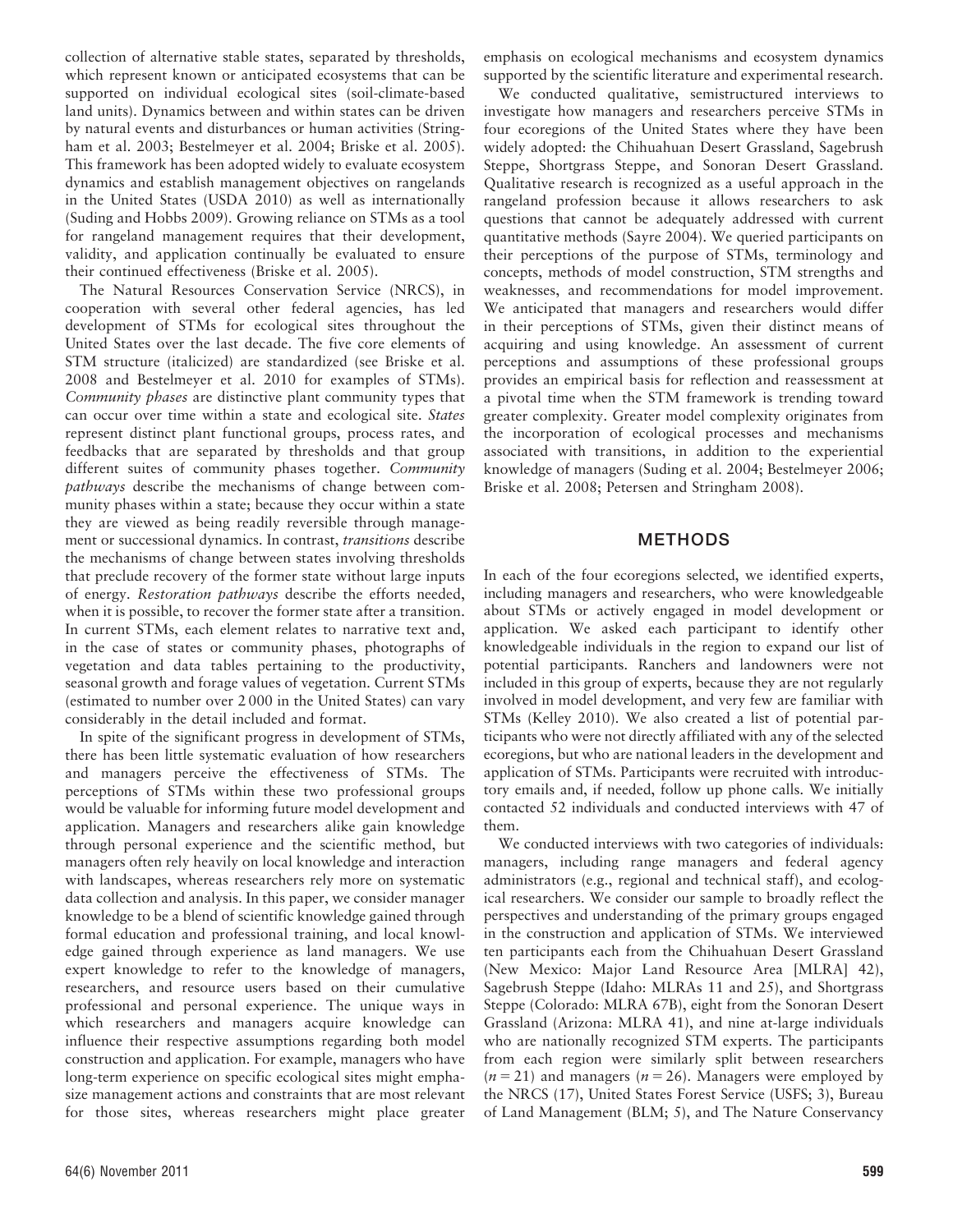|  |  |  |  |  |  |  |  |  |  | Table 1. Manager and researcher perceptions of the purpose of state-and-transition models. |  |
|--|--|--|--|--|--|--|--|--|--|--------------------------------------------------------------------------------------------|--|
|--|--|--|--|--|--|--|--|--|--|--------------------------------------------------------------------------------------------|--|

|                                                | Manager ( $n = 26$ )<br>$\%$<br>No. |    | Researcher ( $n = 21$ ) |    | Total ( $n = 47$ )   |    |                                                                                                                                                                             |
|------------------------------------------------|-------------------------------------|----|-------------------------|----|----------------------|----|-----------------------------------------------------------------------------------------------------------------------------------------------------------------------------|
| STM purpose                                    |                                     |    | $\%$<br>No.             |    | $\frac{0}{0}$<br>No. |    | Illustrative quotations from transcripts                                                                                                                                    |
| Guide management decisions                     | 24                                  | 92 | 17                      | 81 | 41                   | 87 | They allow you to think about management within different sce-<br>narios  to think about thresholds for management.                                                         |
| Describe ecological dynamics                   | 17                                  | 65 | 16                      | 76 | 33                   | 70 | They provide a summary of our understanding of how ecological<br>sites work.                                                                                                |
| Communication tool                             | 9                                   | 35 | 9                       | 43 | 18                   | 38 | It's an effective communication tool. It helps  because you can<br>share what you know or think you know about the communities.                                             |
| Identify testable hypotheses                   | 3                                   | 12 | 16                      | 76 | 19                   | 40 | They're a great tool for designing research and identifying or<br>developing hypotheses, because they're essentially a big set<br>of hypotheses.                            |
| Dynamic tool to support<br>adaptive management | 3                                   | 12 | 4                       | 19 |                      | 15 | They should be a dynamic living document that evolves with<br>time as our understanding improves and as more and more<br>people have the opportunity to contribute to them. |

(1), and researchers were affiliated with universities (14), the Agricultural Research Service (ARS; 5), and private consulting firms (2). Ten of our participants were women and the rest were men. Twenty-one of the participants grew up in rural areas, with the other half were equally distributed among urban (7), suburban (7), and exurban (7) areas. Five participants did not provide information about their origins. Sixteen participants held a bachelor's degree, eight had completed master's degrees, and 23 held doctorates. Two-thirds of the participants had at least one range-related degree.

Interviews were semistructured and comprised two categories of questions: 1) those related to ecological dynamics, and 2) those related to perceptions, experience, and understanding of STMs. In this paper, we focus on responses to the second category regarding perceptions of STMs. Representative questions included: 1) What is the purpose of STMs? 2) How would you define key STM concepts, including state, transition, and threshold? 3) Describe how STMs are being developed in your region. 4) What do you think are the strengths and limitations of STMs from a management perspective? 5) What are the strengths and limitations of STMs from an ecological perspective? 6) How can the development and application of STMs be improved? Interviews were conducted in person or by phone over a period of 1–2 h for each participant. Each interview was audiorecorded and later transcribed.

We used a qualitative data analysis program, NVivo, to code the interview transcripts (NVivo QSR revision 1.2, QSR International Pty., Victoria Australia, 1999–2000). Coding is a commonly used qualitative analysis technique that aims to track, categorize, and understand themes of interest in a text, such as an interview transcript (Neuman 2002). We first generated a list of codes (such as ''transition definition'' and "strength of STMs") based on our broad research objectives, propositions, and the interview questions. After a preliminary round of coding, we expanded our code list based on emergent themes and then conducted a second round of coding to confirm that we had adequately coded each transcript for both the initial and emergent codes. Once the coding was completed, we organized the coded text passages into tables based on the

coded themes. This allowed us to consolidate major themes and explore them in order to understand the primary findings related to our research objectives. For each theme, analysis included an iterative process in which we summarized the major findings and then returned to the original coded passages for each thematic code to confirm that we were adequately conveying the messages embedded in the interviews. The results that emerged from this process were summarized. and then the transcripts were reviewed a final time to search for contradictory evidence and to verify the qualitative results that had been derived (Warren and Karner 2005). In contrast to statistical analysis of quantitative data, qualitative analysis of interview data seeks to explore the variation in viewpoints, including rare but important opinions held by a small number of respondents, as well as identifying dominant, widely shared perceptions. The results represent a synthesis of these findings and include both quantitative results (percentage values refer to the population of 47 participants) and illustrative quotations when informative to the analysis.

## RESULTS

### Purpose of STMs

STMs were most commonly perceived as a tool to guide management decision-making (87%), although managers were slightly more likely  $(92\%)$  than researchers  $(81\%)$  to share this perception (Table 1). The second most common response, shared by both managers  $(65\%)$  and researchers  $(76\%)$  was that STMs are effective in describing the dynamics of rangeland ecosystems. Participants indicated that STMs are useful tools to communicate both ecological and management information among various stakeholder groups (38%), but they held different perspectives regarding the type of communication for which they were most effective. Of those citing communication as being important, all managers perceived STMs as a tool to provide general understanding of systems to land managers, but only half of the researchers shared this perception. Researchers were more likely to envision STMs as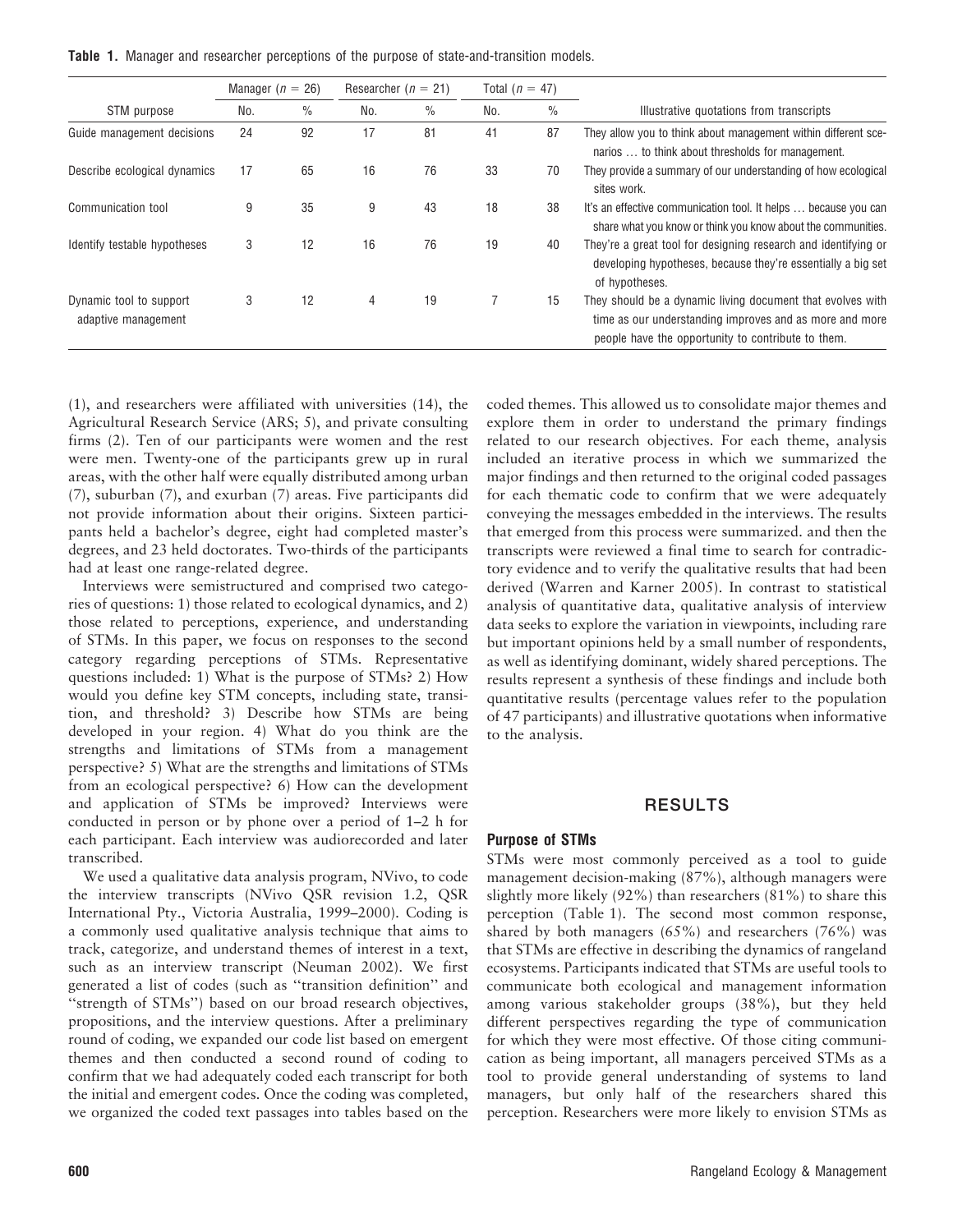|                                                                                | Manager ( $n = 26$ ) |               | Researcher ( $n = 21$ ) |               | Total ( $n = 47$ ) |               |                                                                                                                                                                                                                                                                                                                               |
|--------------------------------------------------------------------------------|----------------------|---------------|-------------------------|---------------|--------------------|---------------|-------------------------------------------------------------------------------------------------------------------------------------------------------------------------------------------------------------------------------------------------------------------------------------------------------------------------------|
|                                                                                | No.                  | $\frac{0}{0}$ | No.                     | $\frac{0}{0}$ | No.                | $\frac{0}{0}$ | Illustrative quotations from transcripts                                                                                                                                                                                                                                                                                      |
| Transitions and thresholds defined by:                                         |                      |               |                         |               |                    |               |                                                                                                                                                                                                                                                                                                                               |
| Ecological processes                                                           | 6                    | 23            | 8                       | 38            | 14                 | 30            | My number one suggestion is that we change our mindset from<br>[management] practices to [ecological] processes.                                                                                                                                                                                                              |
| Management practices                                                           | 5                    | 19            | 2                       | 10            | $\overline{7}$     | 15            | Here's where you are, you're ranch is here, we want to get it to<br>here, how can we do that [management actions]?                                                                                                                                                                                                            |
| Temporal scale                                                                 |                      |               |                         |               |                    |               |                                                                                                                                                                                                                                                                                                                               |
| Confusion regarding time<br>in distinguishing<br>transitions and<br>thresholds | 5                    | 19            | 7                       | 33            | 12                 | 26            | I think it needs to be a lot more precise in terms, in ecological site<br>descriptions because we're dealing with vegetation that changes<br>on a human timescale and a soil survey was based on the spatial<br>distribution of properties that don't really change on a human time<br>scale                                  |
| Time can distinguish<br>transitions from<br>thresholds                         | 7                    | 27            | $\overline{2}$          | 10            | 9                  | 19            | So that's why it's a time thing. It does recover but the timescale is<br>so slow relative to the timescale of the initial change, that I would<br>call that a major transition.                                                                                                                                               |
| Time alone cannot<br>distinguish transitions<br>from thresholds                | 3                    | 12            | 6                       | 29            | 9                  | 19            | almost consider the plant community pre- and postfire to still be<br>the same state because it moves over a very long timescale. It<br>can take 100 years to get sagebrush back on some of our burns<br>but there's no  obviously no threshold crossed since it's com-<br>ing back and there's no manipulation of the system. |

Table 2. Manager and researcher perceptions regarding definition of state-and-transition concepts ''threshold'' and ''transition.''

a way to identify assumptions that could subsequently be tested through experimentation (40%: researchers 76%, managers 12%). Participants described STMs as an adaptive tool that should change with evolving knowledge about the system (15%), but others expressed concern that although STMs are developed with the intent to be adaptive, lack of time and resources might contribute to institutionalized and static models (21%). The majority of participants (96%) spoke primarily or solely about model applications for grazing management, with few addressing other types of uses or applications of STMs, such as wildlife habitat, invasive species management, or land use planning.

### Conceptual Understanding

Participants shared a similar understanding of "state," but diverged in the way they defined ''threshold'' and ''transition.'' State was consistently defined as a distinct and stable plant community and its associated soils (79%). Although participants gave common definitions of ''state,'' few cited published and academically accepted definitions and several demonstrated that current published definitions were either unknown or not used.

Participants had more varied interpretations of the meanings of the terms ''transition'' and ''threshold,'' and the differences between them (Table 2). Inconsistencies among respondents emphasized two major issues: 1) whether transitions and thresholds should be defined primarily by ecological processes (30%) or management practices (15%), and 2) the role of temporal scale in defining transitions and thresholds. Researchers (38%) were slightly more likely than managers (23%) to indicate that it is important to include ecological processes in transition descriptions, although both groups discussed the inclusion of ecological processes. The opposite was true for

management practices, with managers (19%) expressing the importance of including practices slightly more often than researchers (10%). Participants perceived that it is possible to incorporate both processes and practices in transition and threshold concepts, but disagreed about their relative importance.

A quarter of participants (26%) expressed confusion about the role of temporal scale in determining whether a change in vegetation should be classified as a transition (involving a threshold) or a community pathway (that does not involve a threshold). Some participants used time to gauge transitions (19%), but an equal number indicated that time should not be used to define transitions (19%). Some perceived that a transition should be recognized if change is not reversible "within a management timeframe" or if recovery takes a very long time (19%: manager 27%, researcher 10%). Participants defined ''management timeframe'' differently, but most agreed that changes that take 20–30 yr or more are outside of a ''management timeframe.'' Others perceived a threshold to exist only when recovery is impossible, as when site potential is permanently altered by soil loss (19%: manager 12%, researcher 27%). Managers (27%) were more likely than researchers (10%) to use time as a factor in defining transitions, whereas researchers (29%) were more likely than managers (12%) to assert that it should never be used. Several of the researchers (16%) raised this issue explicitly in their interviews; one researcher remarked, ''The discussion of time needs to take place within the theoretical context of the models … There can be management thresholds that are not technically thresholds and those are things we need to start discussing.'' This respondent was asserting that changes that might be irreversible in a management timeframe, and thus constitute ''management thresholds,'' are not necessarily thresholds in the strictly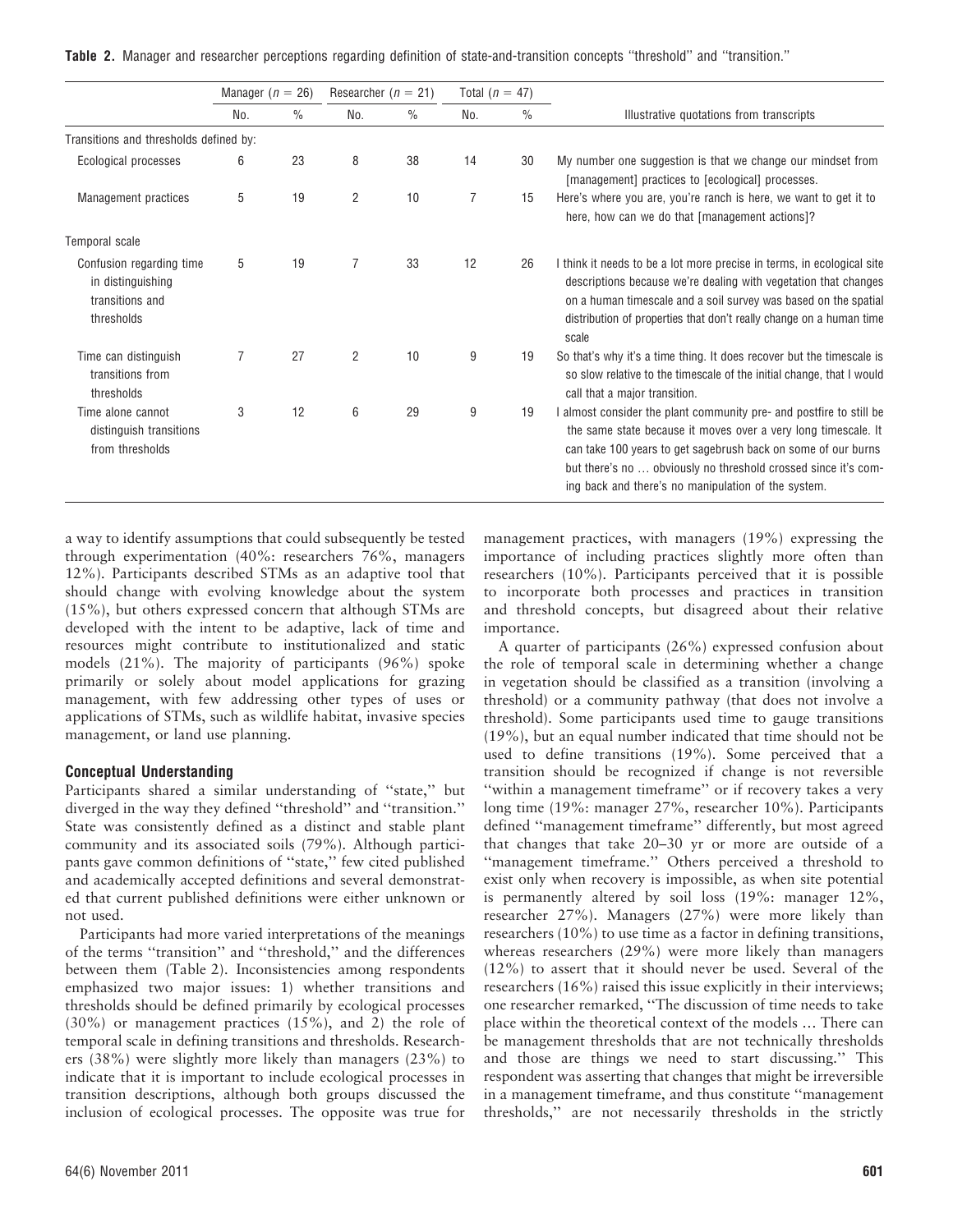|  |  |  |  |  | Table 3. Manager and researcher perceptions of model construction, validation, and review. |  |  |
|--|--|--|--|--|--------------------------------------------------------------------------------------------|--|--|
|--|--|--|--|--|--------------------------------------------------------------------------------------------|--|--|

|                                                             | Manager ( $n = 15$ ) <sup>1</sup><br>No.<br>$\frac{0}{0}$ |    | Researcher $(n = 8)^1$ |    | Total $(n = 23)^{1}$ |               |                                                                                                                                                                                                                                                                                                                                                        |
|-------------------------------------------------------------|-----------------------------------------------------------|----|------------------------|----|----------------------|---------------|--------------------------------------------------------------------------------------------------------------------------------------------------------------------------------------------------------------------------------------------------------------------------------------------------------------------------------------------------------|
| Model attributes                                            |                                                           |    | $\frac{0}{0}$<br>No.   |    | No.                  | $\frac{0}{0}$ | Illustrative quotations from transcripts                                                                                                                                                                                                                                                                                                               |
| Expert knowledge is a<br>critical resource                  | 7                                                         | 47 | 3                      | 37 | 10                   | 43            | He's familiar with all of the northeast area and pretty much all of<br>the foothills area and even into the mountains. He's just got a<br>wealth of information and so the two of us together have most<br>recently been working on [ecological site description].                                                                                     |
| Concern about using<br>expert knowledge as<br>sole resource | 5                                                         | 34 | 5                      | 61 | 10                   | 43            | My perception is not always right. I'm a human being, I see things<br>and I have my own realm of experience and all that sort of thing<br>and eyeballs are qualitative sort of a thing and so qualitative models<br>are also qualitative and subject to the same sort of error as all human<br>types of things. It has to be validated with real data. |
| Frustration with the lack<br>of data                        | 5                                                         | 34 | 6                      | 76 | 11                   | 48            | [State-and-transition models don't] really have a strong scientific<br>basis and so I think long term datasets and really utilizing quantitative<br>methods for defining states and/or transitions. I think that would<br>really help strengthen the models.                                                                                           |
| Concern with lack of<br>consistency in model<br>development | 5                                                         | 34 |                        | 13 | 6                    | 26            | I would say it [model development] varies mostly by state. I guess<br>to sort of verbalize natural ecological regions but still within<br>the physical boundaries of a state.                                                                                                                                                                          |
| Mechanism for model<br>validation                           | 13                                                        | 87 | $\overline{7}$         | 88 | 20                   | 87            | We've identified a research project or a study or another data set<br>that we've got to go out and see if we can reconcile this differ-<br>ence of perspective and then go from there.                                                                                                                                                                 |
| Validation is limited or<br>minimal                         | 8                                                         | 53 | 1                      | 13 | 9                    | 39            | Some people look at it [draft state-and-transition models] a little bit<br>but it [the review] was nothing extensive.                                                                                                                                                                                                                                  |
| No validation or review                                     | 2                                                         | 13 |                        | 13 | 3                    | 13            | I wrote other site descriptions and developed these other conceptual<br>models that I could send to and get feedback from and I never got<br>any feedback from anybody.                                                                                                                                                                                |

<sup>1</sup>Numbers reflect participants actively engaged in model creation.

defined sense of irreversible changes in site potential or ecological function.

### Model Construction, Validation, and Revision

One-half of the participants interviewed were directly involved in model construction (49%). They described the process of model development as relying primarily on expert knowledge and older range site descriptions, with inclusion of historical records, data from relict vegetation, published research, and monitoring data when available. Nearly half of the respondents felt that expert knowledge (including local knowledge) is a critical resource for model development (Table 3) (43%: researcher 37%, manager 47%). These respondents related that expert knowledge is the fastest and easiest way to develop models, especially when long-term experts reside in the area. Respondents indicated that expert knowledge can offer valuable insights concerning system dynamics and issues of management concern, and provide information describing events that might be unaccounted for by formal research studies. One researcher explained how expert knowledge could identify events that might not otherwise be captured in data collection saying, ''[A primary challenge is] getting the data. Finding the places that have good data. I mentioned already the [ability of expert knowledge to identify] low probability but widespread events.'' Participants felt that expert knowledge was able to fill in gaps where other types of data were unavailable. However, participants also expressed hesitation about using expert knowledge as the sole resource for STM

development (43%: researcher 61%, manager 34%). Participants from both groups felt that expert knowledge could be inadvertently biased or incomplete. As one researcher stated, ''My perception is not always right. I'm a human being, I see things and I have my own realm of experience … It has to be validated with real data.''

Participants, including both researchers (76%) and managers (34%), expressed the importance of including ecological data from observational or experimental field studies in model construction and articulated their frustration with the lack of data. As one participant stated, ''I think that there is a general lack of data. I think that there are a lot of people that have worked in the system for a long time who have a lot of ideas about how the system works, but I don't really think there has been a lot published.'' Several participants (9%) spoke explicitly about the need to include both expert opinion and empirical data, and were concerned about reliance on either information source alone. As one manager stated, ''We're overbalanced, if you will, on expert knowledge without the data … In some models, it might go the other way and overbalance data without the knowledge and it's really easy to replace data with experience or experience with data. Let's try not to let the pendulum go all the way. Let's stop it somewhere in the middle.''

Participants expressed concern over the lack of consistency in model construction (26%: manager 34%, researcher 13%). One manager explained, ''I would say it [model construction] varies mostly by state within the US.'' The period during which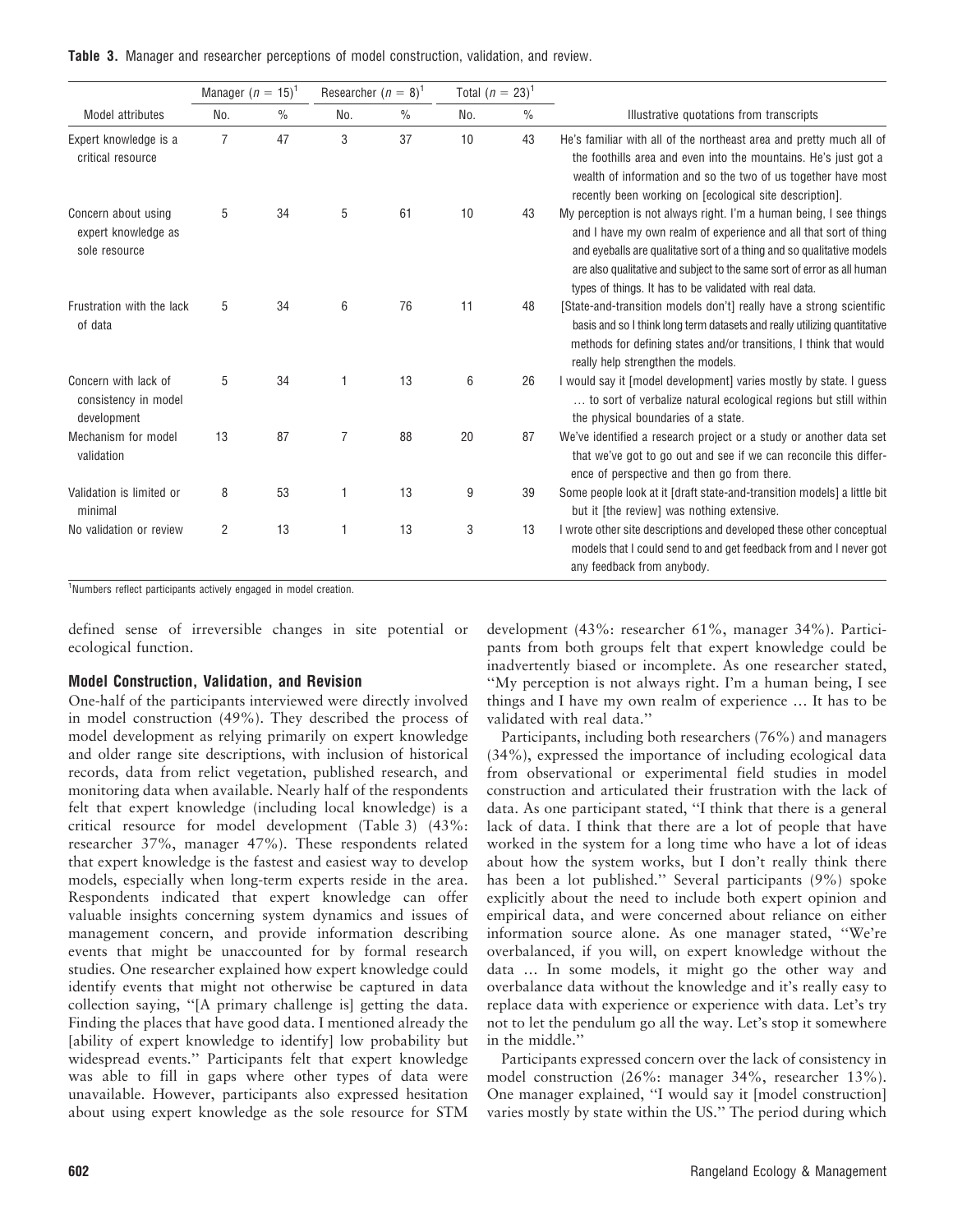models were constructed, the status of STM theory and application, the sources of available data, and the people involved in model construction varied among the four ecoregions studied. As one at-large manager explained, ''I think you need to keep it in context because they (STMs) were in a different place and the theory was in a different place.'' STM theory and concepts have developed greatly in the past 20 yr, and the early models in some ecoregions were published prior to the most recent developments. Although a standard protocol currently is being developed, past model development has had little consistent direction. In the course of interviews, we asked participants who had developed STMs whether and how they validated their models. Most participants who had developed models described some type of validation process (87%), although a portion stated that it was limited or minimal (39%), and several indicated that peer review was not sought (13%). Model validation consisted of a review by regional experts and sometimes university researchers; however, very few (9%) model authors we interviewed received substantial feedback following model construction. Thus, the validation processes that model developers described are more akin to an informal peer review process in which the reviewers were expected to evaluate the models against their experiential knowledge, scientific data, and knowledge of the published literature. It did not constitute model validation in the sense of testing the model by collecting and analyzing additional independent field data to determine if the model accurately predicted the results of empirical data. Similarly, current models do not include estimates of the certainty associated with the states and transitions described.

Despite concerns about the availability of data, several (14%) researchers interviewed indicated that there is no clear process for incorporating uncertainty and emerging knowledge into STMs. As one researcher stated, ''Most of the transitions in those models will take decades and a whole team of people to address. So it's very complex, but I think at the same time, there are certain transitions and certain arrows in those models that have been well-studied and where the studies conflict with what the model says. There is no acknowledgement of that and I don't see a process for … updating those.'' Other participants (21%) expressed concern that limited staff time would minimize model improvement even if additional information became available.

## Strengths and Weaknesses of STMs

We asked participants about the strengths and weaknesses of STMs from an ''ecological perspective'' and a ''management perspective.'' Participants defined two primary ecological strengths of STMs: 1) their ability to depict current understanding of system dynamics (70%), and 2) the capacity to identify relevant questions or hypotheses regarding system dynamics (34%; Table 4). Researchers (52%) often discussed how models encourage explicit identification of assumptions and relevant questions concerning systems of interest. Participants broadly referenced three management strengths, including 1) improved decision-making (87%), 2) improved communication (38%), and 3) the facilitation of adaptive management (15%). Managers (92%) were slightly more likely than researchers (81%) to cite improved decision-making as a

strength of STMs, but both groups placed a high value on this purpose.

Participants described three ecological weaknesses of STMs: 1) their lack of information regarding ecological processes (23%), 2) limited or nonexistent empirical evidence to determine states and transitions (15%), and 3) a rigid structure that may foster misrepresentations of ecological dynamics (17%). The concern regarding misrepresentation arose from the perception that an emphasis on multiple states and thresholds in the STM framework might encourage some model developers to include them even when the ecosystem under consideration does not demonstrate alternate states and threshold dynamics (17%: manager 8%, researcher 29%).

Participants emphasized three general management weaknesses of STMs: 1) insufficient information to guide management (43%), 2) unnecessarily complex models (26%), and 3) lack of time and resources to develop models (21%). Participants were concerned that the absence of specific types of information potentially could limit the management effectiveness of STMs. This information included timeframes, probabilities, economic costs and benefits, interactions between adjacent ecological sites, management actions other than grazing, underlying ecological processes, threshold indicators, drivers of system change, and the potential impacts of climate change. Although a quarter of participants indicated that model format should be as simple and streamlined as possible (26%: managers 38%, researchers 10%), others felt that models should encompass the full complexity of ecological dynamics to provide the most complete information possible (10%: managers 4%, researchers 19%). Finally, participants were concerned that a scarcity of time and resources would lead to static models that are not regularly updated and adapted to reflect changing knowledge (21%).

Several (11%) participants were concerned that models were being accepted as definitive interpretations, rather than as working hypotheses based on the best information available at the time. Overconfidence in models might lead inexperienced managers to rely on models exclusively and discount their own experiential knowledge of the system. As one participant stated, ''Sometimes you can be led into a false sense of security when you say okay, I've got this community that I'm looking at and it's definitely crossed a threshold. Well, has it really''? This false sense of security in STMs might dissuade some managers from developing their own experiential knowledge of systems and thus reduce their effectiveness in adjusting management in response to changing environmental cues. In addition, a few participants (6%) were concerned that models seen as "statements of fact rather than working hypotheses" might be misapplied in a regulatory context.

Researchers and managers both suggested that models would benefit from better communication among STM developers, disciplinary specialists within management agencies, researchers, and end users (19%). Model developers spoke of the need for interdisciplinary development teams, including expertise in rangeland science, restoration, wildlife ecology, soil science, and hydrology, to interact and coordinate development of STMs, so that they encompass the diverse information needed for effective ecosystem management.

The most common suggestion to enhance the effectiveness of STMs was the establishment of a standardized process for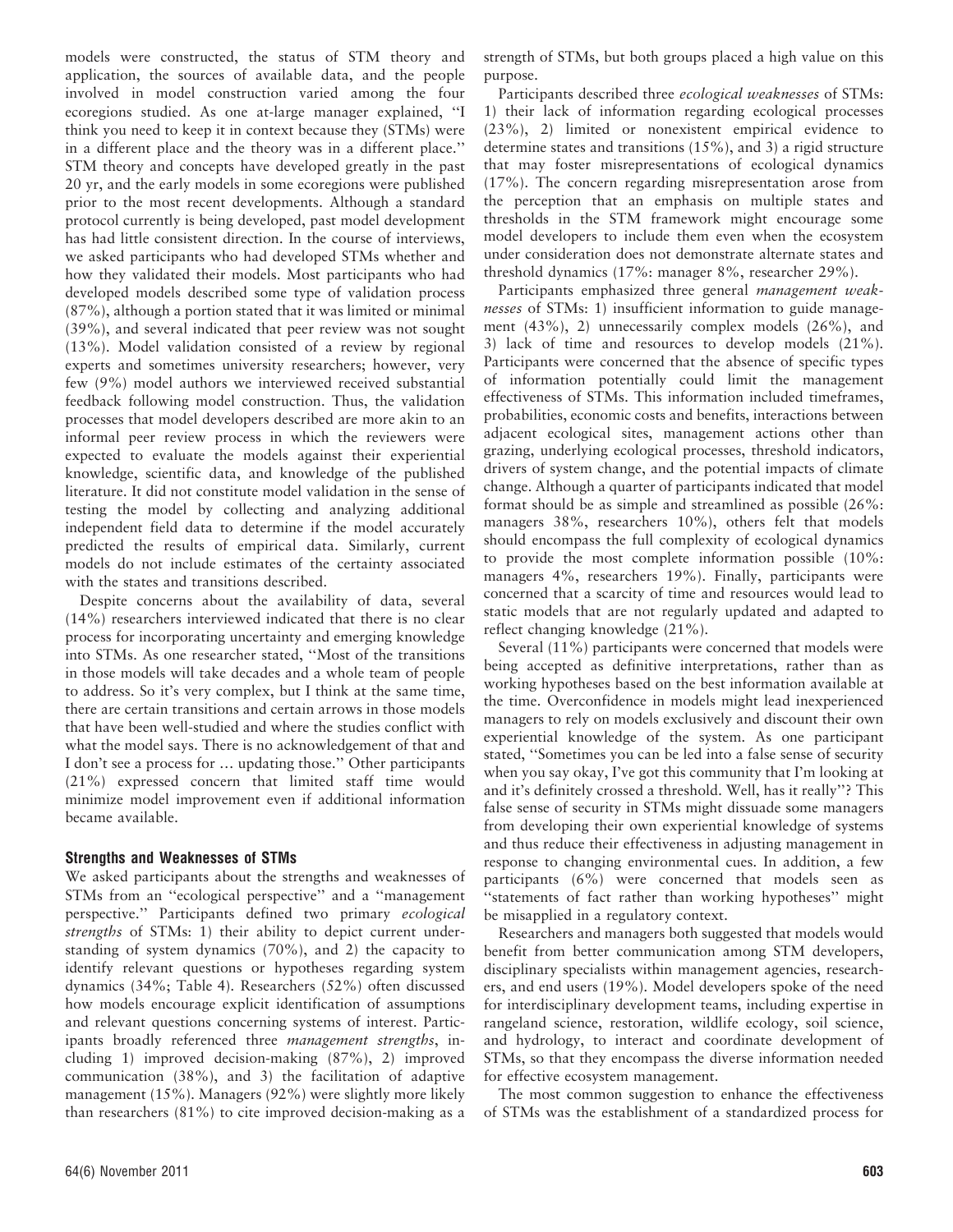| Model strengths                                        | Manager ( $n = 26$ ) |               | Researcher ( $n = 21$ ) |      | Total ( $n = 47$ ) |               |                                                                                                                                                                                                                                                                                                                         |
|--------------------------------------------------------|----------------------|---------------|-------------------------|------|--------------------|---------------|-------------------------------------------------------------------------------------------------------------------------------------------------------------------------------------------------------------------------------------------------------------------------------------------------------------------------|
| and weaknesses                                         | No.                  | $\frac{0}{0}$ | No.                     | $\%$ | No.                | $\frac{0}{0}$ | Illustrative quotations from transcripts                                                                                                                                                                                                                                                                                |
| Strengths                                              |                      |               |                         |      |                    |               |                                                                                                                                                                                                                                                                                                                         |
| Represents<br>knowledge of<br>system dynamics          | 17                   | 65            | 16                      | 76   | 33                 | 70            | I think the models that we have now, state and transition models, explain<br>what's going on to the best of our abilities.                                                                                                                                                                                              |
| Identifies relevant<br>questions                       | 5                    | 19            | 11                      | 52   | 16                 | 34            | [They are good for] pattern detection so that you can then ask good<br>questions and devise research to answer those questions.                                                                                                                                                                                         |
| Improves decision<br>making                            | 24                   | 92            | 17                      | 81   | 41                 | 87            | I see the value of the state and transition model to assist [landowners]<br>in understanding the processes that are taking place and then how they<br>can affect those processes on a particular ecological site.                                                                                                       |
| Improves<br>communication                              | 9                    | 35            | 9                       | 43   | 18                 | 38            | I think first and foremost they're a graphical representation that allows<br>you to communicate important aspects of ecosystem dynamics to people.                                                                                                                                                                      |
| Facilitates adaptive<br>management                     | 3                    | 12            | 4                       | 19   | $\overline{7}$     | 15            | It's a potentially powerful tool in the adaptive management tool kit because<br>it says "here's our current understanding"  so it provides a vehicle to<br>record and upgrade as new information and knowledge and understanding<br>comes online.                                                                       |
| Weaknesses                                             |                      |               |                         |      |                    |               |                                                                                                                                                                                                                                                                                                                         |
| Ecological processes<br>omitted                        | 5                    | 19            | 6                       | 29   | 11                 | 23            | A weakness is probably that we don't even have ecological processes<br>described on there. We have the disturbances that are affecting the<br>ecological processes but we don't say, okay, well this symbol here<br>means the hydrologic function and it's affected in this way, you know,<br>negatively or positively. |
| Weak empirical<br>evidence                             | 3                    | 12            | 4                       | 19   | $\overline{7}$     | 15            | Unfortunately the sites that have long-term ecological data so we can<br>construct quantitative models are ridiculously limited.                                                                                                                                                                                        |
| Might misrepresent<br>ecological dynamics              | 2                    | 8             | 6                       | 29   | 8                  | 17            | I resent or I fight that this whole notion that it works in this really tight<br>little way and we really only on a fecological site name] we only have<br>four potential states and these are the transitions. I think it's more<br>complex than that.                                                                 |
| Insufficient information<br>to guide management        | 8                    | 30            | 12                      | 57   | 20                 | 43            | From a management side, I would say probably the biggest weakness is<br>the lack of economic connection to what it costs for making repairs to<br>alternative states and trying to either rehabilitate or restore an area<br>back into wherever the reference state would be. We lack that kind of<br>information.      |
| Overly complex                                         | 10                   | 38            | 2                       | 10   | 12                 | 26            | Yeah, well you get one that's got 15 states and they've got arrows going<br>in every direction and it's really difficult to communicate that.                                                                                                                                                                           |
| Lack of time and<br>resources for model<br>development | 7                    | 27            | 3                       | 14   | 10                 | 21            | You are pressed for time and we're all pressed for time and only have so<br>much, so many hours in the day to do what we need to do.                                                                                                                                                                                    |

Table 4. Manager and researcher perceptions regarding the strengths and weaknesses of state-and-transition models.

constructing and revising STMs (26%: managers 27%, researchers 24%). Managers and researchers were concerned not only about development, but also about the long-term maintenance and revision of models (15%), and a couple (4%) recommended the development of a mechanism capable of coordinating and revising STMs on a central website.

## **DISCUSSION**

Both researchers and managers perceive STMs as an effective means to synthesize existing knowledge of ecological dynamics, guide management decisions, and communicate with multiple stakeholders. Both groups value STMs as a management tool,

but many researchers also perceive them as a tool to identify research questions regarding the dynamics of complex systems. Although both groups of participants envision STMs as an important communication tool, the subtly divergent goals and applications between groups mighty lead to different interpretations of how models should be developed and implemented. Managers prefer that models remain sufficiently simple to communicate effectively with landowners, whereas researchers desire models that reflect ecological dynamics as completely and accurately as the data allow, even if this contributes to more complex models that might be more difficult to understand. Distinct interpretations of appropriate model complexity led several participants to suggest the development of separate management and research models. The more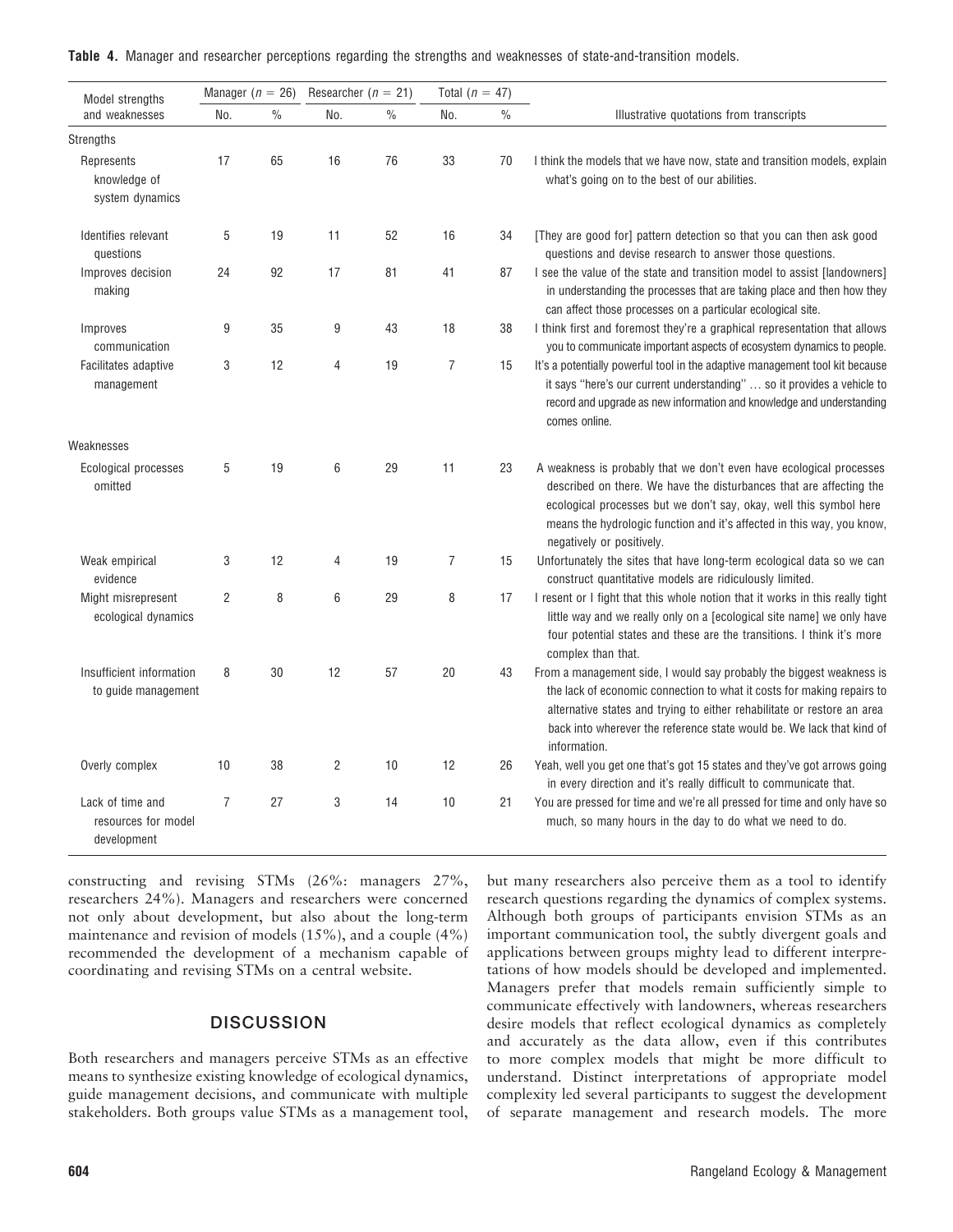complex research models could serve as the repository for all current information for an ecological site description whereas more management-friendly models would represent only the most relevant subset of this information base. A critical drawback of this approach, however, is the potential disconnection of scientific understanding of ecological processes, local knowledge, and the consequences of management actions. For this reason we do not recommend a dual model approach.

A portion of the participants indicated that current STMs fail to fully describe how management practices influence and interact with ecological processes, but others suggested that management practices could serve as a proxy for ecological processes. This divergent interpretation might arise in part from the wide use of two-letter practice codes (e.g., PG for prescribed grazing) assigned to model transitions. These abbreviated codes often fail to describe how management practices affect or are affected by ecological processes because they provide very generic descriptions of practice implementation. These codes can provide an entry point for managers to discuss specifics with landowners or permittees; however, the lack of detail regarding practice implementation makes it difficult to evaluate and learn from either successful or unsuccessful outcomes of various management practices. Previous research has demonstrated that experiential knowledge often focuses on proximate concerns for management (herds or vegetation), rather than underlying ecological processes (Bollig and Schulte 1999). Because the vast majority of STMs have been developed primarily with experiential knowledge, they are likely to omit explicit causal relationships between management practices and ecological processes. This argues for the development and incorporation of a comparable set of ecological processes (e.g., accelerated soil erosion, reduced infiltration, and increased runoff) that could be assigned to community pathways and transitions as appropriate, with their own specific codes. This is relevant especially to STMs because there is increasing interest in identifying the primary ecological processes that function as feedbacks that maintain states, or that are associated with transitions between states when feedbacks are altered (Stringham et al. 2003; Briske et al. 2005).

Understanding of the cause–effect relationships between ecological processes and management practices can influence both the development and application of STMs. If transitions between states are exclusively associated with management practices (e.g., shrub removal or seeding), without attempting to identify the underlying ecological functions, STMs will not effectively inform users of how specific management practices or actions are likely to affect desired or unanticipated outcomes. This will deprive managers of critical knowledge necessary to ''fine tune'' their management practices and evaluate alternative management actions. On the other hand, if STMs describe transitions in terms of ecological processes independently of management practices, then managers might find it difficult to use them for decision-making. Ideally, STMs should explicitly describe how specific management practices affect, and are affected by, various ecological processes and contexts so that users understand why specific practices are recommended and why they are likely to succeed or fail in various circumstances. A major challenge to achieving this goal is that scientific evidence verifying the success or failure of specific management practices is lacking for many ecological sites. Further, recent research demonstrates that management actions and ecological processes might not always be clearly linked with specific states and transitions, suggesting that practice–process–transition relationships could be difficult to interpret and predict (Kachergis et al. 2011). Systematic approaches to and support for monitoring to document the outcomes of management actions and practices are the most effective procedures for generating knowledge of practice– process–outcome relationships.

Participants emphasized an important temporal distinction in the way system dynamics are interpreted and thresholds are recognized—some understand thresholds to occur only when irreversible change has occurred (e.g., loss of soil that represents a permanent loss of site potential), whereas others assume that the duration of state change alone could differentiate a community pathway from a state transition regardless of its eventual reversibility. This emphasizes that temporal dynamics need to be described when possible to provide greater insight into the role of time when interpreting transitions and thresholds (Briske et al. 2006).

Participants expressed a desire for greater guidance and clarity of construction rules associated with the development of STMs. Conceptual advances have occurred in model structure since the initial introduction of the STM framework (Stringham et al. 2003; Briske et al. 2008), but these advances are not widely recognized or adopted by model authors and practitioners. Current development of an interagency manual on ecological site development, involving the NRCS, BLM, and USFS will further clarify construction rules to inform model development. As with any emerging concept or management framework, consistency and effectiveness develop through time as both concepts and models are tested and refined. However, it is important that construction rules balance model consistency with the capacity to revise and adapt STMs to reflect new knowledge and the occurrence of novel conditions. Development of comprehensive STMs requires integration of all sources of credible knowledge to interpret and anticipate site dynamics, which requires a procedure to incorporate new knowledge as it becomes available. Participants expressed concern that the initial STMs would be adopted as standard agency guidelines that would not be revised as new information became available.

Rangeland management always has attempted to bridge the endeavors of science and management (Provenza 1991), yet the profession is only beginning to explicitly discuss the relative strengths and limitations of knowledge gained through experience, experimentation, and monitoring (Boyd and Svejcar 2009; Knapp and Fernandez-Gimenez 2009; Briske et al. 2011). Consequently, researchers and managers alike might erroneously over- or undervalue their primary knowledge sources. Increased recognition of the complexity of ecosystem dynamics requires that we routinely reassess the knowledge and assumptions on which management decisions are based (Boyd and Svejcar 2009; Briske et al. 2011). Both normative reasons (equity, trust, empowerment, and fairness among knowledge holders) and pragmatic ones (more complete, useful, reliable, and durable knowledge) exist to integrate various knowledge sources, specifically experiential and scientific knowledge (Reed 2008). Reliance on either managerial experience or science alone can lead to incomplete or invalid interpretations (Wynne 1996; Hudak 1999; Mackinson 2001;Tibby et al. 2008; Briske et al. 2011), whereas integration of distinct